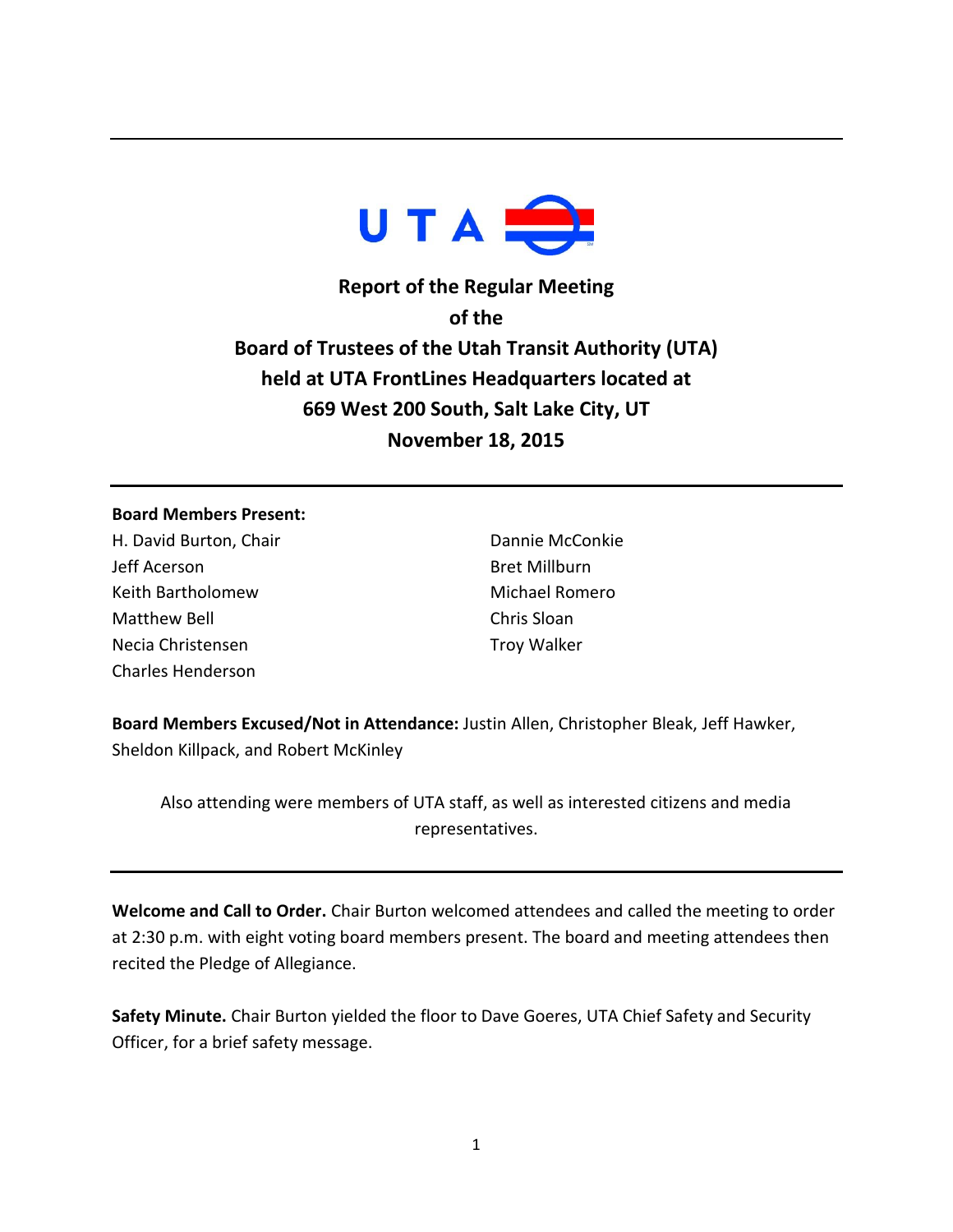**Swearing in of Newly Elected Board Member.** Rebecca Cruz, UTA Board of Trustees Support Manager, administered the oath of office to Jeff Acerson.

Trustees Henderson and Romero joined the meeting at 2:33 p.m.

**Public Hearing Regarding 2016 Budget.** Public comment was given by Dave Millheim and Farmington City Mayor Jim Talbot.

**Public Comment.** Public comment was given by Tammi Diaz and George Chapman.

## **Resolutions.**

## **R2015-11-03: Interlocal Agreement Regarding Ski Bus Service in Weber County.**

Trustee Henderson summarized the resolution. A motion to approve the resolution was made by Trustee Henderson and seconded by Trustee Bell. The motion carried by unanimous consent with ten aye votes.

**R2015-11-02: South Jordan Disposition.** Trustee Henderson indicated that UTA has concluded negotiations on the financial plan and agreement. He provided a general overview and stated that more specific details would be discussed in closed session. Voting on the resolution was deferred until after closed session.

**R2015-11-01: Mountain Accord Phase II Interlocal Agreement.** Mary DeLoretto, UTA Senior Environmental Program Manager, delivered a presentation on the Mountain Accord. Questions were posed by the board and answered by staff. A motion to approve the resolution with a stipulation that the board will review the scope of the project in one year was made by Trustee Henderson and seconded by Trustee Christensen. The motion carried by majority consent with nine aye votes and one abstention from Trustee Bartholomew who indicated his abstention was due to business associations he has with parties involved in the Mountain Accord.

**R2015-11-04: Amending Board Process Policy 4.1.10 (Annual Certification of Board Member Code of Conduct).** 

**R2015-11-05: Adopting EL Policy 2.1.9 (Financial Disclosure/Conflict of Interest).** Jayme Blakesley, UTA General Counsel, discussed R2015-11-04 and R2015-11-05 simultaneously. He highlighted the important points of the amended board process policy and the executive limitations policy. Discussion ensued. Questions were posed by the board an answered by Mr. Blakesley. A motion to approve resolutions R2015-11-04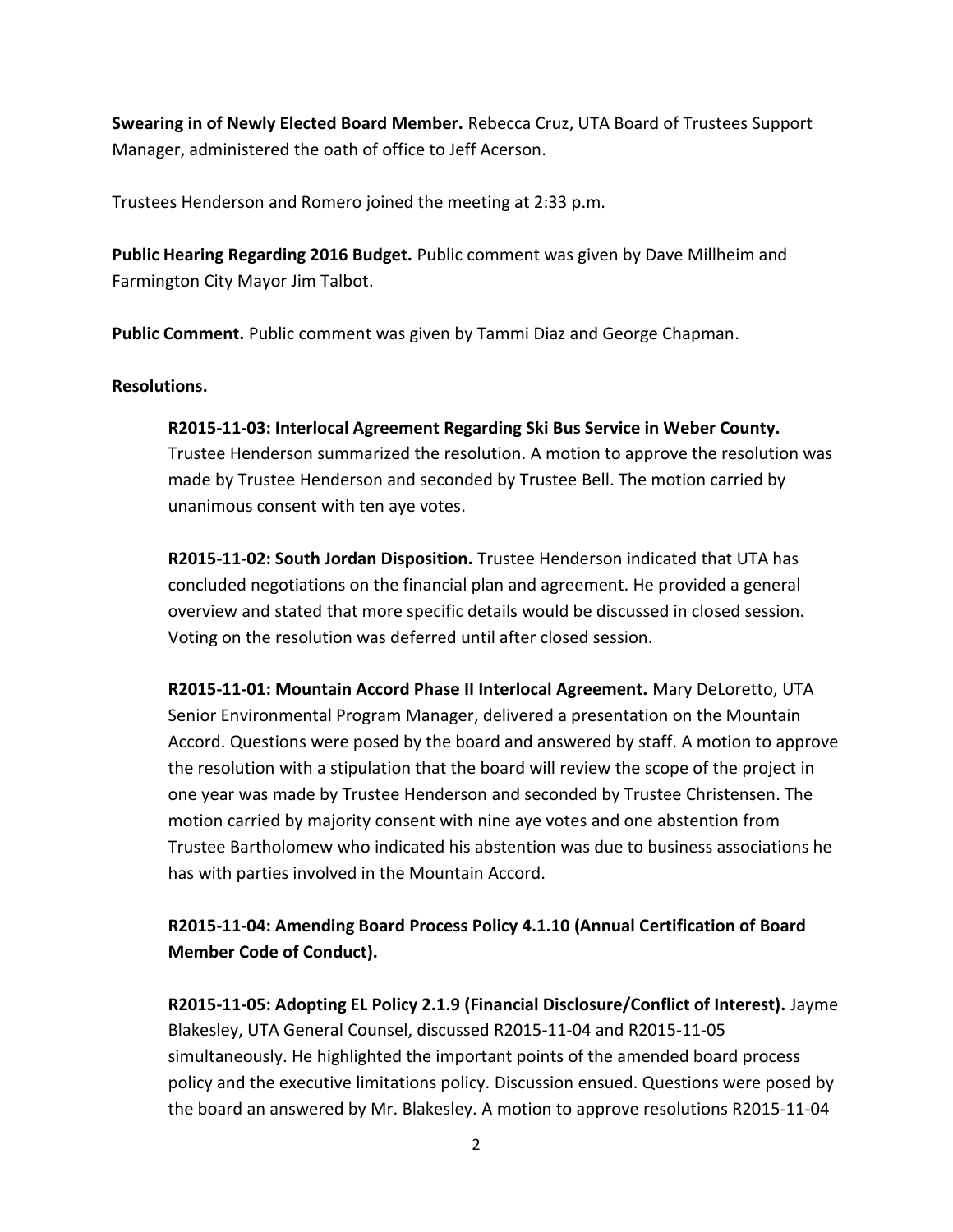and R2015-11-05 was made by Trustee Henderson and seconded by Trustee Millburn. The motion carried by unanimous consent.

**Action Items.** No action items were addressed.

**Items for Consent.** Consent items were comprised of the following:

• Approval of October 28, 2015 Meeting Report

There were no objections to the consent items and the items were deemed approved.

**President/CEO Report.** Jerry Benson, UTA Interim President/CEO, referred the board to the electronic copy of his November report.

**Closed Session.** Chair Burton indicated there were matters related to real estate and personnel to be discussed in closed session. A motion to move into closed session was made by Trustee Bell and seconded by Trustee Sloan. The motion carried by unanimous consent and the board moved into closed session at 3:32 p.m.

**Open Session.** A motion to return to open session was made by Trustee Bell and seconded by Trustee Romero. The motion carried by unanimous consent and the board returned to open session at 5:13 p.m.

**Action Taken Regarding Matters Discussed in Closed Session.**

**Switzerland Trip/Resignation of Vice Chair Bleak.** Mr. Blakesley read a statement related to a trip to Switzerland taken by elected officials, lobbyists and two UTA board members. Part of the statement included an announcement that Vice Chair Bleak had tendered his resignation from the board effective immediately.

**R2015-11-02: South Jordan Disposition.** A motion to approve the resolution with a stipulation that the development and operating agreements be made public as soon as negotiations with the primary tenant are concluded was made by Trustee Henderson and seconded by Trustee Bell. The motion carried by unanimous consent.

**Other Business.** No other business was discussed.

**Adjournment.** The meeting was adjourned at 5:16 p.m. by motion.

Transcribed by Cathie Griffiths Assistant to the President/CEO Utah Transit Authority [cgriffiths@rideuta.com](mailto:cgriffiths@rideuta.com)